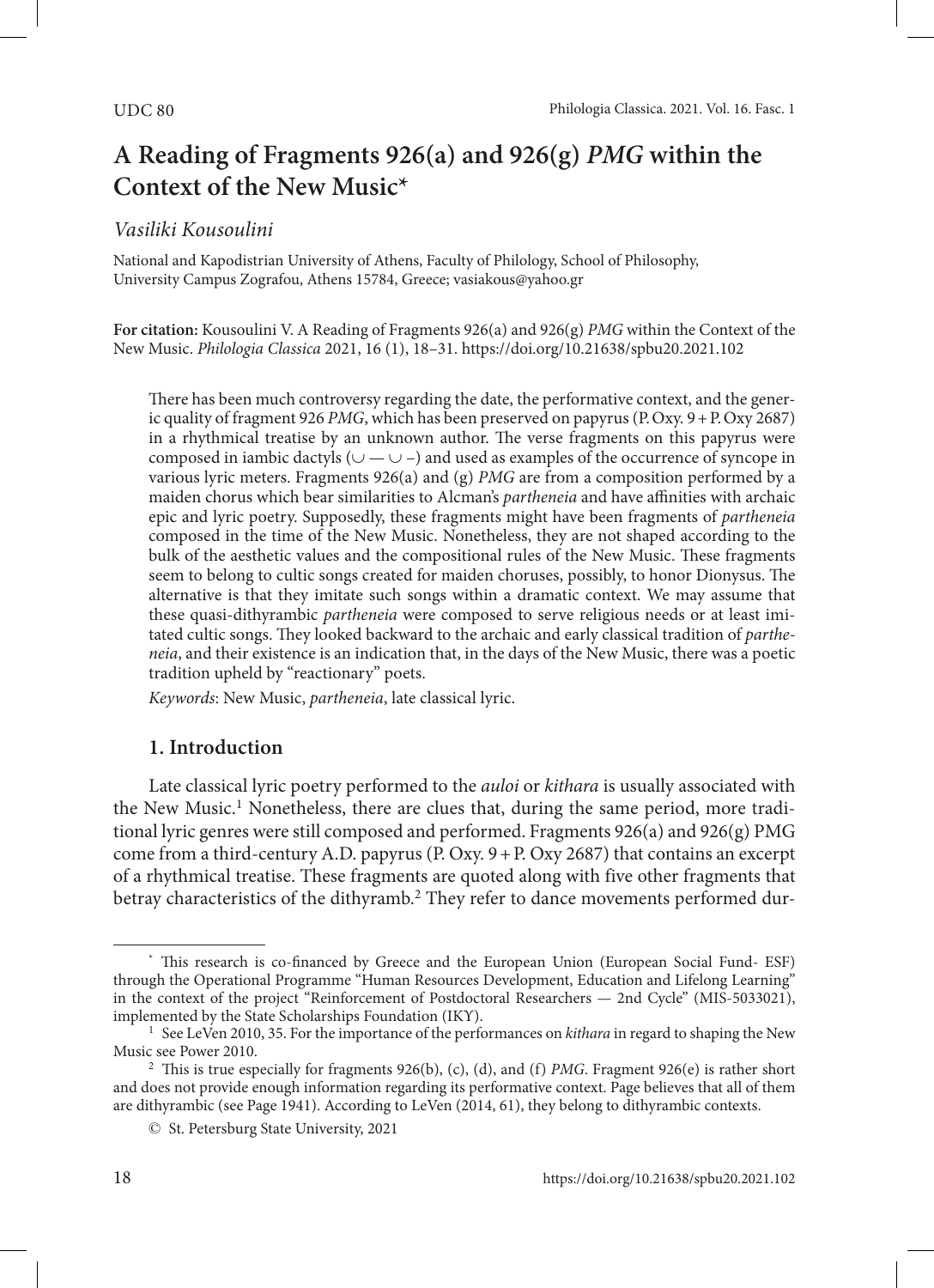ing a ritual (fr. 926(c) *PMG*: ῥιπτείσθω ποδὸς ἱερὰ βάσις),<sup>3</sup> to a deity who takes pleasure in cheerfulness and dancing choirs (fr. 926(b) PMG, ὅστις εὐθυμίηι καὶ χοροῖς ἥδεται), to something that is a gift to the Graces and a rest for mortals from toil (fr. 926(e) PMG: φίλιον ὥραισιν ἀγάπημα θνατοῖσιν ἀνάπαυμα μόχθων),<sup>4</sup> and to the birth of Dionysus.<sup>5</sup> The rhythmical treatise provides no information to suggest that all these fragments come from the same song. Since most of them refer to Dionysus, have traits of the Doric dialect,<sup>6</sup> and are examples of the same metrical phenomenon, they may even come from the same song or, at least, from songs that belonged to the same lyric genre and were composed around the same date. Most scholars assume that fr. 926(a) and (b) are from the same piece.<sup>7</sup> Calviè suggests that fr. 926(c), (d), and (e) belong to the same song.<sup>8</sup> Fragments  $926(a)$ , (b), (c), (g) seem to come from choral songs.

Unlike the rest of the fragments, 926(a) and (g) provide information regarding the gender of the performers; the reader learns that these are maiden choruses. This is a rather uncommon trait, provided that the fragments belong to a dithyrambic context. Dithyrambs were, normally, performed by men or boys; those performed by women were a rare phenomenon<sup>9</sup> and are encountered mainly in drama.<sup>10</sup> On the other hand, 926(a) and (g) have similarities with archaic *partheneia* and other traditional lyric and dramatic genres. Below it is claimed that, although composed in the time of the New Music, these fragments are not New Musical<sup>11</sup> songs and might be generically affiliated with *partheneia*.

#### **2. The Fragments and their Date**

A) 926(a) *PMG* (P. Oxy. 9+P. Oxy. 2687, col. i–ii)

(col. i) οἰκει]ότατοι (col. ii) μὲν οὖν εἰσιν οἱ ῥυθμοὶ οὗτοι τῆς τοιαύτης λέξεως· χρήσαιτο δ'ἂν αὐτῆι καὶ ὁ δάκτυλος ὁ κατὰ ἴαμβον ἀνάπαλι τῶν περιεχουσῶν

 $^7\,$  See Rossi 1988, 24; Gentili 1995, 18; Horden 2002, 20, n. 55; Calviè 2014, 34.  $^8\,$  See Calviè 2014, 34.

<sup>9</sup> The surviving dithyrambs do not allow us to draw certain conclusions. Fr. 871 *PMG* could have been a dithyramb sung by women. See Calame 1997, 79–80. Women, possibly, performed a dithyramb preserved on a lyric papyrus PSI 1181 attributed to Bacchylides (fr. 60–61 dubia). It is likely that Bacchyl. *Dith.* 20 and Telesilla's fr. 748 *PMG* were dithyrambs performed by female choruses. See D'Alessio 2013, 125–126.

<sup>3</sup> I follow the text and the numbering of Campbell. 4 The wording resembles that of Crates' of Thebes hymn to Euteleia (fr. 361 SH: Χαῖρε, θεὰ δέσποινα, σοϕῶν ἀνδρῶν ἀγάπημα). It is not impossible that the song to which it belonged had a hymnic quality. It certainly belonged to praise contexts. The Horai were also mentioned in one of Pindar's dithyrambs (fr. 75 SM). They seem to have an association with Dionysus, and they could often appear in his train (see on this Neer 2014, 570–573, with more bibliography).

<sup>&</sup>lt;sup>5</sup> Cf. fragment 926(d): Διόνυσον τὸν ἐκ πυρός and 926(f): φέρτατον δαίμον' ἀγνᾶς τέκος / ματέρος ἂν Κάδμος ἐγέννασέ ποτ' ἐν / ταῖς πολυολβίοις Θήβαις.

<sup>6</sup> See for example frr. 926(e) *PMG*, θνατοῖσιν, 926(f), ματέρος. The Ionic form εὐθυμίηι encountered in fragment 926(b) was used by Wilamowitz as evidence that this fragment could not belong to a dithyramb. See Wilamowitz 1898, 699, n. 2.

<sup>&</sup>lt;sup>10</sup> The songs of some of Euripides' female choruses have been considered dithyrambs or, at least, dithyrambic (e. g., the parodos of the *Bacchae*). See on this Seaford 1996, 29, 156–157; Csapo 1999–2000, 408–409, with more examples and bibliography.

<sup>&</sup>lt;sup>11</sup> I prefer the term "New Musical" to the narrower term "New Dithyrambic". This term, to the best of my knowledge, was first coined by Csapo (2009, 95, n. 1, with more bibliography).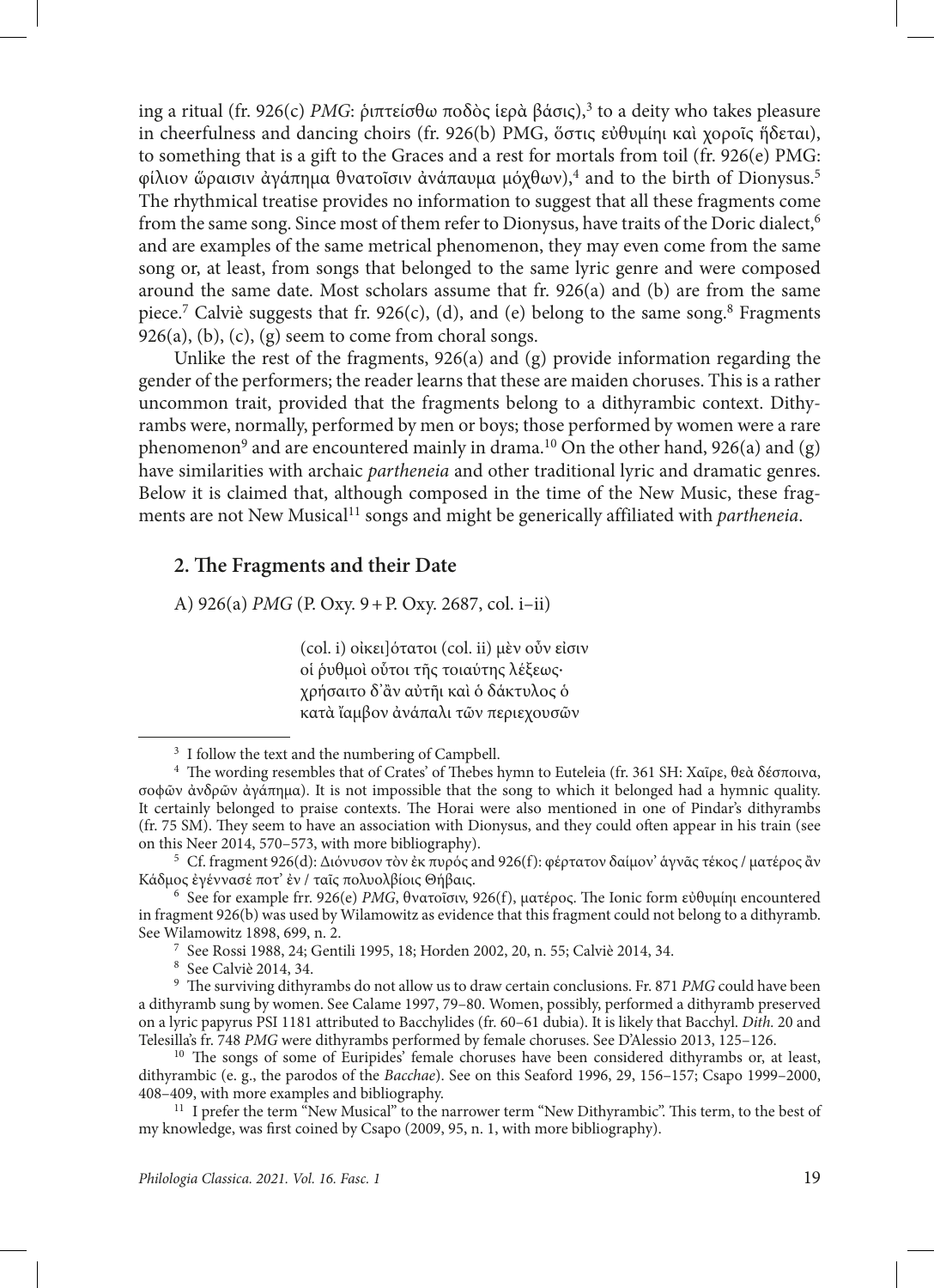ξυλλαβῶν τεθεισῶν εἰς τοὺς χρόνους ἢ ὡς ἐν τῶι κρητικῶι ἐτίθεντο· ἔσται δὲ τὸ σχῆμα τοῦ ποδὸς δι' οὗ ἡ ῥυθμοποιΐα πορεύσεται τὸ εἰς ἴαμβον οἷον· " Ἔνθα δὴ ποικίλων ἀνθέων ἄμβροτοι λ<εί>μακες βαθύσκιον παρ' ἄλσος ἁβροπαρθένους εὐιώτας χοροὺς ἀγκάλαις δέχονται." ἐν τούτωι γὰρ οἵ τε πρῶτοι πέντε πόδες οὕτω κέχρηνται τῆι λέξει καὶ πάλιν ὕστεροι τρεῖς (…)

"These rhythms, then, are the most suitable for this sort of word-grouping. But the iambic type of dactyl ( $\cup$  —  $\cup$  —) may also use it (in the form ( $\cup$   $\cup$  —), the outside syllables being assigned to the feet in an order the reverse of that in which they are assigned in the cretic (— ∪ *┘*). The pattern of the foot in which the rhythmical composition proceeds will end in an iambus ( $\iota \cup$ ), e.g.: 'There immortal meadows of many-coloured flowers welcome in their embrace by the deep-shadowed grove the bacchant choirs of tender maidens.' In this passage the first five feet use the word-group this way, as do three later feet also (…)" (Transl. Campbell 1993).

B) 926(g) PMG (P.Oxy. 9+P.Oxy. 2687, col. iii)

χρήσαιτο δ' ἂν καὶ ὁ ἴαμβος τῆι αὐτῆι ταύτηι λέξει, ἀφυέστερον δὲ τοῦ βακχείου· τὸ γὰρ μονόχρονον οἰκειότερον τοῦ τροχαϊκοῦ ἢ τοῦ ἰάμβου, οἷον ἐν τῶι "βᾶτε βᾶτε κεῖθεν, αἱ δ' / ἐς τὸ πρόσθεν ὀρόμεναι∙ τίς ποθ' ἁ νεᾶνις; ὡς / εὐπρεπής νιν ἀμφέπει" τρεῖς πόδας διαλείπουσιν αἱ ξυνζυγίαι ὥστε περιοδῶδές τι γίγνεσθαι·

"The iambus also may use this same word-group ( $\iota \cup$ ), but less naturally than does the bacchius (– ∪ ∪ − ), for the single element ( $\lfloor \frac{L_{\text{or}}}{L_{\text{or}}} \rfloor$ ) is more at home in the trochaic part (of the bacchius) than in the iambus; e.g., in: 'Come from there, come, and you other girls, come rushing, to the front whoever is that young girl? What handsome …, surrounds her!' — the couplings occur every third foot so as to produce a kind of periodic effect." (Transl. Campbell 1993).

The papyrus is thought to contain excerpts of Aristoxenus' treatise *Elements of Rhythm*. 12 The cited verses in iambic dactyls exemplify the occurrence of syncope in various lyric meters.13 With syncope, under certain conditions, the long syllable can be lengthened to the value of three or more time-units, as the author attests.

Recently, the attribution of the papyrus to Aristoxenus has been challenged. Mathiesen remarks that this excerpt provides one of the specific topics regarded as missing from other fragments of the *Elements of Rhythm*, such as the specific comments on rhythmic compo-

<sup>12</sup> See on this Page 1962, 494.

<sup>&</sup>lt;sup>13</sup> The term δάκτυλος ὁ κατὰ ἰαμβον used in this papyrus is otherwise known only from Aristides Quintilianus 1. 17 (=38. 5–6 W–I).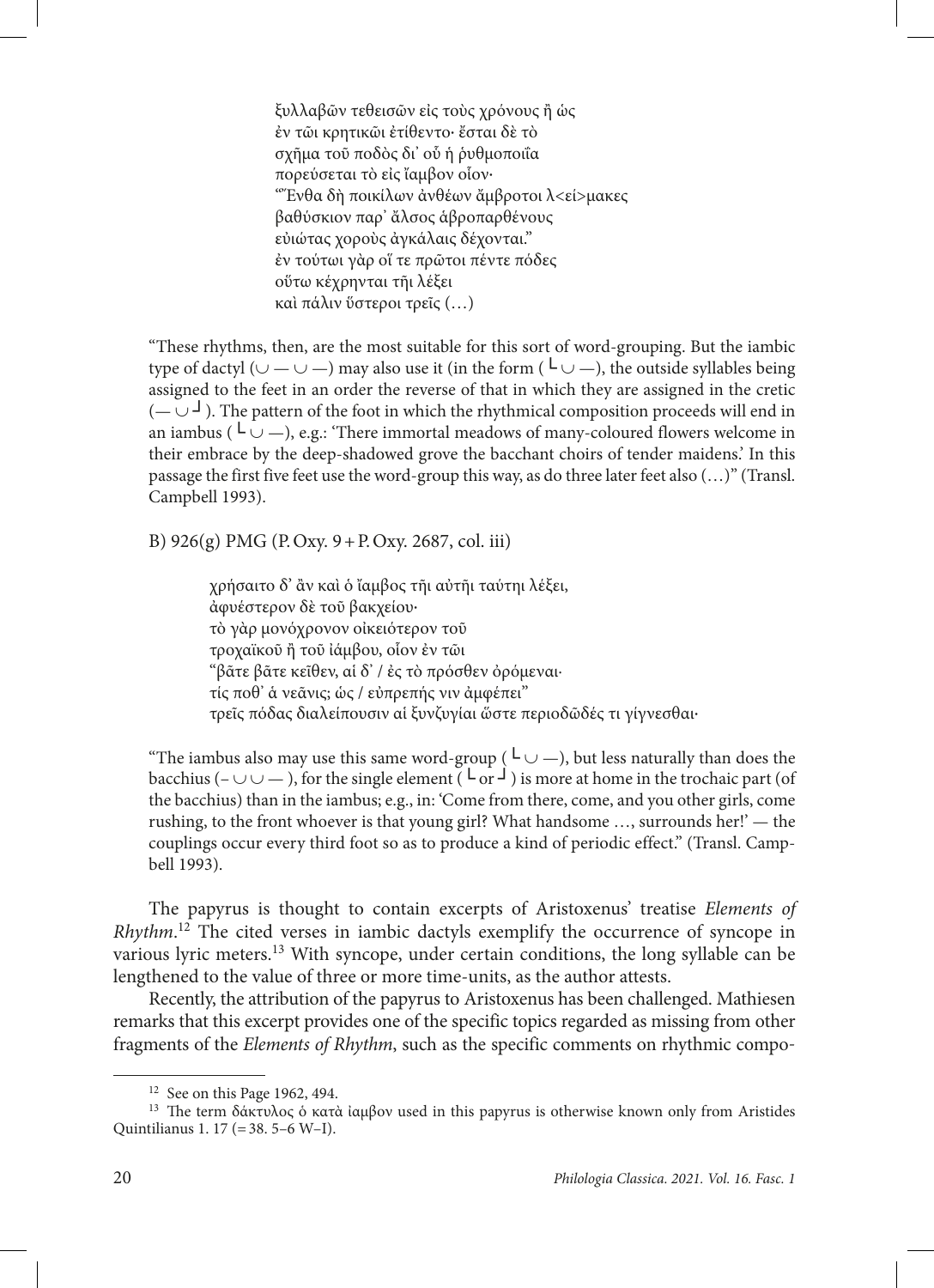sition. Although he does not doubt that this excerpt was part of the *Elements of Rhythm*, he observes the similarities of language and approach to Aristides Quintilianus' treatise *On Music*. 14 However, Calviè suggests that the views here expressed should not be attributed to one person but rather to a school.<sup>15</sup> Moreover, based on papyrological, paleographical, linguistic, stylistic and thematic criteria, he argues that the papyrus should be attributed to a representative of a school rival to that of Aristoxenus, and probably active already in the fifth century BC.16 Marchetti emphasizes that, although the papyrus shares some technical terminology with Aristoxenus' *Elements of Rhythm*, its approach to rhythm is very different. According to Marchetti, the text is practical in orientation, as its author readily provides examples of many of his points. The papyrus also lacks a number of key Aristoxenian terms.<sup>17</sup>

Uncertainty reigns as to the date of the fragments. Wilamowitz suggested the late fourth century BC.18 Some modern scholars argue for the mid-third century BC.19 However, Marchetti pleads for a much earlier date, "the time of the New Music", i. e. the late fifth century.<sup>20</sup> Considering that the authorship of Aristoxenus is more than dubious, we may seek for the clues in the rhythmical analysis of the fragments. If the information from the author was lacking, anyone examining these fragments would probably have a different interpretation of their meter, $21$  namely, that the metrical sequence of fragment 926(a) is  $-5$  cr // 3 ia // 2 cr ith and the metrical sequence of fragment 926(g) is  $-4$  lec. Nothing but the evidence from the treatise enables us to learn that the first long in the cretic sequences —  $\cup$  — was three time-units long. This could only be clear to someone who heard these poems performed. Therefore, the length of time between the composition of the poems and the treatise must have been short enough to allow for the transmission of the music. The fragments might have been performed during the author's lifetime. Thus, it is highly improbable that they belong to archaic lyric poetry.<sup>22</sup> The triseme longs found in these fragments are also significant in terms of their dating. The lengthening of a syllable may require it to be dragged over different notes. This practice is called *melism* and is an acknowledged feature of the New Music.23 The use of *melism* is an indication that these fragments belong to the timeframe of the New Music.

Experts in ancient music have noticed that the exact metrical practice of these fragments is unparalleled in classical drama. The tragedians did not use a triseme syllable for the first foot of an iambic dipody.24 Nonetheless, they used triseme syllables in syncopated

<sup>20</sup> Marchetti 2009, 251.

Euripides' *Electra* has its first syllable repeated anywhere from five to seven times. We encounter this feature in many New Musical songs (e. g., in the Rainer papyrus of Euripides' *Orestes* or in P.Berol. 6870 which probably contains fragments of Timotheus' *Mad Ajax*). On *melism* as a characteristic of the New Music see Csapo 2004, 223; Irigoin 2006, 30–31; LeVen 2014, 73 n. 10, with further references.

<sup>24</sup> See Marchetti 2009, 251, with more bibliography. Marchetti suggests that the tragedians used triseme longs in a sequence  $\cup$  —  $\cup$  —  $\cup$ , that is, the fourth syllable of the diiambus and not the first

<sup>14</sup> See Mathiesen 1999, 343–344. Koster also observed the similarities with Aristides Quntilianus (see Koster 1972, 50–55).

<sup>15</sup> See Calviè 2014, 35.

<sup>16</sup> See Calviè 2014, 7–54, with more bibliography.

<sup>17</sup> See Marchetti 2009, 237.

<sup>18</sup> See Wilamowitz 1989. Cole 1988 and Rossi 1988 accept his arguments.

<sup>19</sup> Reinach 1898, 389–414; Koster 1972, 47–56; Pearson 1990, 36–44, 77–86.

<sup>21</sup> I owe this observation to the anonymous reader of *Philologia Classica*.

<sup>&</sup>lt;sup>22</sup> This could have been the case if the author had heard a reperformance of these songs that was extremely faithful to their original performance. 23 Aristophanes in the *Frogs* (lines 1314, 1348) parodies this New Musical feature where a line from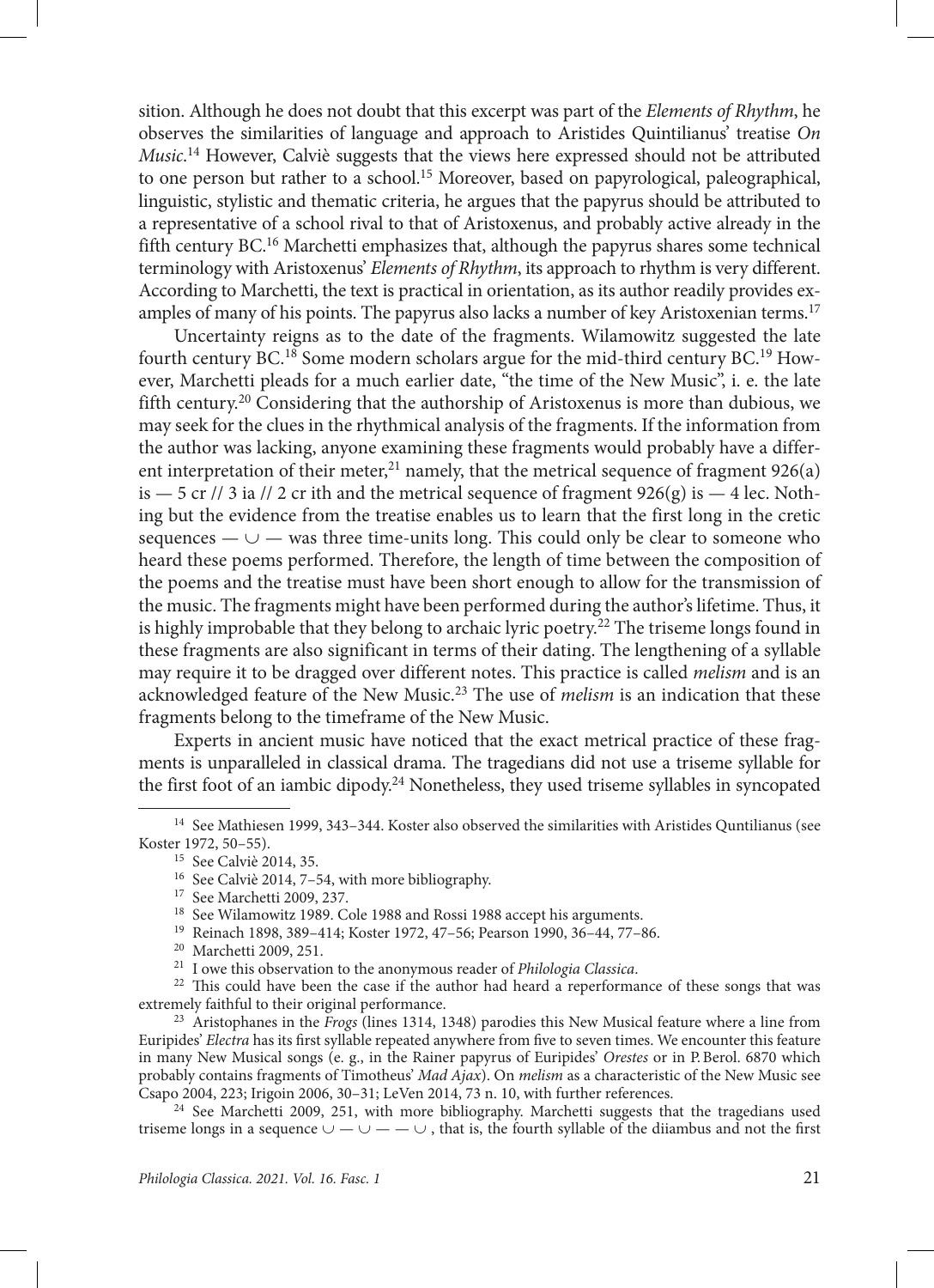iambic and trochaic meters, and this can be surmised from the possibility of responsion between syncopated and non-syncopated forms.25 In fact, cases of responsion between iambs or trochees and cretics are too rare and uncertain for any decisive conclusion of this kind. We cannot be certain whether or not this use of the metrical practice in question<sup>26</sup> excludes the possibility that the fragments belong to drama, at least to the late fifth-century drama.

#### **3. New Musical Songs?**

As we have seen, fr. 926(a) and (g) come from a treatise that was probably written during the fifth century BC.27 Their date renders them candidates for being New Musical songs. Nonetheless, calling a song New Musical creates more problems than it solves. New Music was not a specific category of poetic compositions with established generic rules. Rather, it is an umbrella term used to describe the various trends of Greek poetry during the fifth and early fourth centuries.<sup>28</sup> These trends were a result of advances in musical practice that had an impact on instruments, design, and musical form which allowed (if not encouraged) the flexibility in melody.29 A certain piece can usually be attributed to the New Music because of the name of its author<sup>30</sup> or, more problematically, because it includes the characteristic features for which the New Music pieces were notorious.

The existence of a "corpus" of New Musical songs is also disputable.<sup>31</sup> Several later Euripidean odes have been considered examples of the above-mentioned trends.32 Very few fragments of cultic New Musical songs are preserved in mss. or papyri,33 and there is a handful of short quotations by ancient authors.34 The sources regarding private genres of the New Music are even more limited. As LeVen notes, "The bulk of data is related to the very public forms of late classical lyric, … much less material is available about scolia, encomia, and epithalamia which were less civic and less religious kinds of songs".35 She also notes that the fragments quoted by the authors of technical treatises seem to have a

one of the cretic would be triseme, since classical poetry does not allow resolution of a long syllable before syncopation, so the syllable before the syncopation was always the one lengthened to triseme.

<sup>25</sup> Wilamowitz 1898, 698, 700–701.

<sup>26</sup> See Reiter 1887, 1893; Denniston 1936, 121–144; Dale 1948, 73–75; West 1982, 103–104, 1990, 109–110. Some of the rare occurrences of syncopated iambic metra — mostly cretic — responding with full ones in tragedy might be the following: Aesch. *Cho.* 800–812; Eur. *Andr.* 140–146, *El.* 1185–1201, *Hel.*

<sup>&</sup>lt;sup>27</sup> Marchetti 2009, 251; Calviè 2014, 7-54.

<sup>&</sup>lt;sup>28</sup> See on this Csapo 1999–2000, 401; D'Angour 2006, 267.<br><sup>29</sup> See Csapo 2004, 25; 2009, 108; 2012; D'Angour 2006, 264–288; Franklin 2013, 214–220.

<sup>&</sup>lt;sup>30</sup> If he is among those who are criticized in ancient sources, as for instance Melanippides of Melos, Cinesias of Athens, Timotheus of Miletus, Philoxenus of Cythera (and/or Leucas), Telestes of Selinous, Polyidus of Selembria, and the musicians Phrynis of Mytilene and Pronomus of Thebes. Most of these names appear in a passage from a comedy by Pherecrates (*Cheiron* fr. 155 K–A) which describes the innovations introduced in traditional music at the end of the fifth century BC.

<sup>&</sup>lt;sup>31</sup> I regard that there was no corpus of New Musical texts in the sense that the composers of songs that were considered New Musical self-consciously composed them. When I refer to the New Musical "corpus", I mean the texts exhibiting some of the characteristics that ancient literary critics and contemporary scholars attribute to late classical lyric poetry.

<sup>32</sup> On this see Csapo 1999–2000; 2003.

<sup>33</sup> For evidence see LeVen 2014, 33–39.

<sup>34</sup> For a comprehensive catalog of the modern editions of these fragments see ibid*.* 2010, 35, n. 1. <sup>35</sup> Ibid*.* 39–40.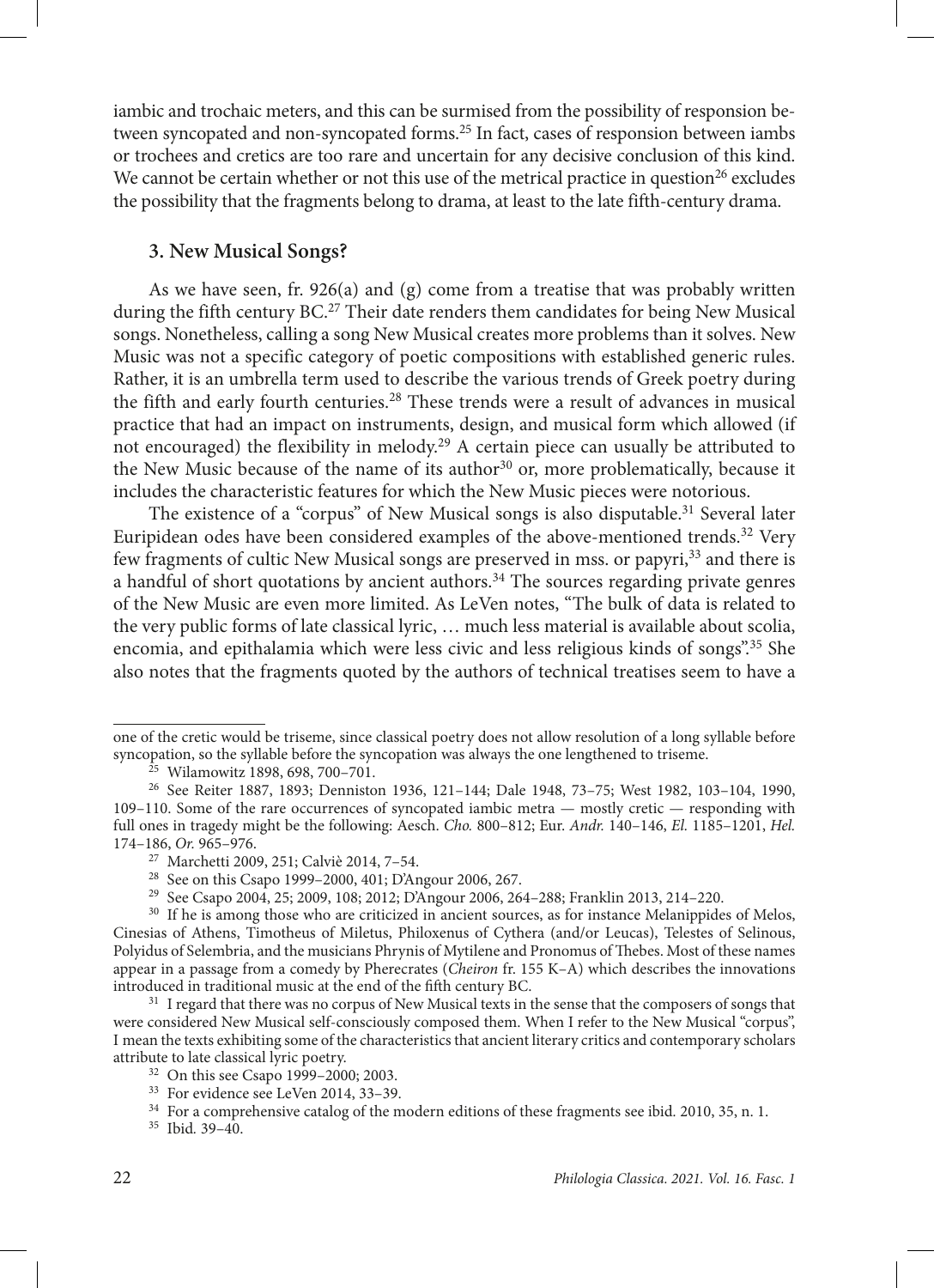more Dionysian tone and are less elaborate than the rest of the New Poems.<sup>36</sup> The public forms of the New Music include pieces composed for regular festivals, such as dithyrambs and nomes*.* Informing on the authors considered to have composed the New Music, yet without mentioning the term itself, the Suda refers to the lyric songs and dithyrambs, musical nomes in hexameters, preludes, "adaptations" (διασκευάς), encomia, dithyrambs, hymns, and other works (s.vv. Κινησίας, Μελανιππίδης, Τελέστης, Τιμόθεος, Φιλόξενος). We should perhaps suppose that each New Musical genre had different "generic" traits.

No less difficult is to specify the characteristics of the New Musical songs, though many scholars, both ancient and contemporary, have tried to define them. The lists of distinguishing marks predominantly come from the criticisms of philosophers and adversaries of democracy.<sup>37</sup> The poets who composed those pieces were not obliged to selfconsciously align themselves with strict compositional rules. Nevertheless, some of the characteristics noted by ancient scholarship on the matter can be encountered in a large part of the surviving poetry of the period. The many-notedness (πολυφωνία) and complexity (ποικιλία) became objectives for practitioners of the New Music.<sup>38</sup> The songs that have been considered New Musical seem to have rather particular stylistic features in language,<sup>39</sup> meter, and sound effects.<sup>40</sup> The New Music texts are usually dense with verbal sound effects, puns, far-fetched metaphors, elaborate periphrases, riddles, and bold compound epithets.<sup>41</sup> Their syntax is accumulative and avoids hypotaxis.<sup>42</sup> They seem to mix traditional and innovative styles.<sup>43</sup> To their features belong intertextuality<sup>44</sup> and

<sup>37</sup> See Csapo 1999–2000, 404–405; Martin 2003, 153–154. Philosophers considered the New Music to be a product of democratic mob-culture and believed that it appealed to the vulgar tastes of the masses: Pl. *Leg.* 700 a–701b; Arist. *Pol.* 1341b; [Plut.] *De Mus.* 1135e. For the political overtones of the description of the practitioners of the New Music in Pherecrates' *Cheiron* (fr. 155 K–A) see Franklin 2013.

<sup>38</sup> See Csapo 2004, 220; Franklin 2013, 216; Budelmann 2014, 191. For many-notedness as a characteristic of the New Music see Pherecrates *Cheiron* (fr. 155 K–A); [Plut.] *De Mus.* 1141d. For *ποικιλία* see [Plut.] *De Mus.* 1142b–c.

<sup>39</sup> Language was a distinguishing feature of the New Dithyramb. On this see e. g., Schönewolf 1938, 25, 41; Dover 1997, 47; Hordern 2002, 40; Csapo 2004, 223–224; Ford 2013, 313; Budelmann 2014, 191–192. 40 For the repetitions of sounds as characteristic of the New Music see examples in Csapo 2004, 223–

224. See also Leven 2014, 187. Csapo notes that the repetition of words or syllables was typical of archaic hymns and cultic songs, especially those of Dionysos, and it was revived by the New Dithyramb poets.

<sup>41</sup> See Ford 2013, 314; Budelmann 2014, 191. The existence of compound epithets is not evidence per se that a fragment belongs to the New Music, since these are not infrequent either in archaic choral lyric or in classical tragedy.

<sup>42</sup> See Csapo 2004, 225–226; 2009, 108; Ford 2013, 315; Budelmann 2014, 191. For the simplicity of syntax being characteristic of New Musical texts see also the examples (mainly from Timotheus' *Persians*) in LeVen 2014, 151–152; 184.  $^{43}$  On this point, however, caution is necessary. As Weiss (2018, 10–11, 23–58) underlines, New Music

should not be viewed within a cultural vacuum, as a movement wholly divorced from previous musical trends. There has been a long tradition of innovation in archaic and classical lyric and more traditional aspects of New Musical compositions. LeVen (2014, 103–108, 244–245) also notes that the New Poets relied on traditional diction, images, and themes. Csapo (2004, 230–247) believes that there was not such a thing as a timeless musical tradition opposed to the New Music. This unchanging, universal tradition was an invention of critics. New Poets often tried to recreate or reinvent the cultic and Dionysiac character of dithyrambic and cultic music. The style and imagery of many New Musical verses depend on traditional cultic and Dionysiac forms (on this Csapo 2003, 70).

<sup>44</sup> For intertextuality as a trait of New Musical texts (especially of Timotheus' *Persians*) see LeVen 2014, 69–113, 184–185. More specifically, later fifth-century poets had to become indebted to the earlier lyric tradition to mark their innovations, as Fearn has suggested (see Fearn 2015, 2). Acosta-Hughes rightly considers the poets of the New Music pre-Hellenistic poets.

<sup>36</sup> Ibid. 61, n. 92.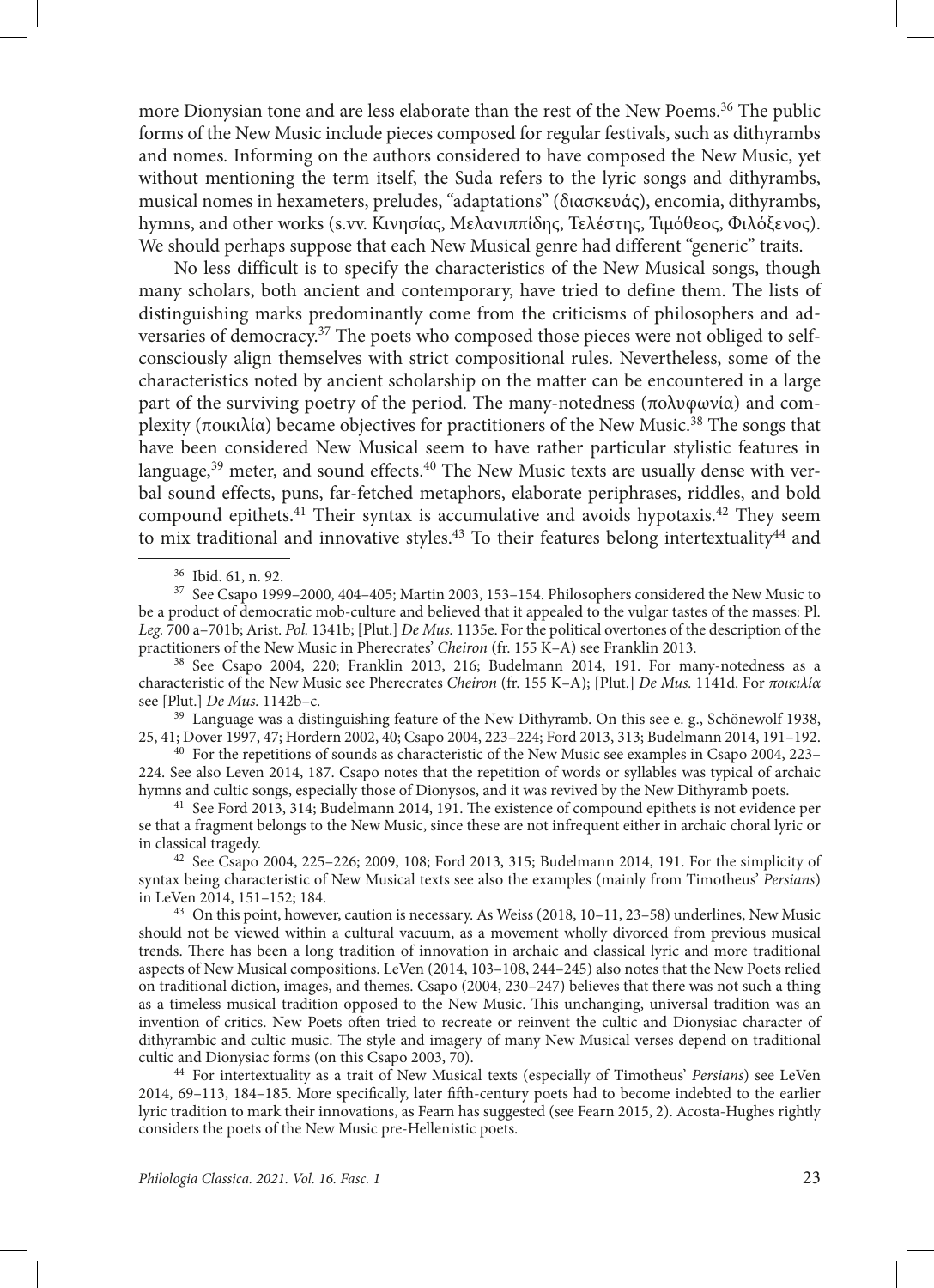genre-blending.45 The New Music poets tried to influence the emotional life of the audience.<sup>46</sup> They created synesthetic images, full of sensuality and vividness.<sup>47</sup> The imagery was feminine, orientalizing or bacchic.<sup>48</sup> The poets were preoccupated with Dionysus, displayed interest in everything exotic, emphasized less familiar aspects of mythology and erudition.49

The fragments under analysis do exhibit certain morphological features of the New Musical songs. Wilamowitz was the first to stress that the metric variation encountered in these fragments is an indication of their later date.50*Melism*, a recognized feature of the New Music, also appears. Fragment 926(a) is full of repetitions of *b* and *l* (ποκίλων, ἄμβροτοι,  $\lambda \leq \epsilon$ ί>μακες, βαθύσκιον, ἄλσος, άβροπαρθένους, ἀγκάλαις), and in fragment 926(g) there is a repletion of the word βᾶτε for emphasis and probably of *r* sounds (πρόσθεν, ὀρόμεναι, εὐπρέπης). As concerns their syntax, they both lack hypotaxis. Nonetheless, these are not decisive clues to suggest that the fragments at hand belong to the New Music, since most of these features do appear in archaic poetry. Intentional sound effects are not easily detected, and it is often unclear whether their use was deliberate.<sup>51</sup> Sound effects are very common in tragedy, especially in Aeschylus.<sup>52</sup> The anadiplosis in addressing is not a peculiarity of the New Musical songs. It also appears in archaic lyric and classical drama.53 Abundant use of subordinate clauses is typical for these genres as well.<sup>54</sup>

The language of the fragments displays elements of the Doric dialect  $(\pi 0\theta, \dot{\alpha})$ .<sup>55</sup> It has affinities with archaic epic and lyric diction,<sup>56</sup> and there are rare words, such as ἁβροπάρθενος (a *hapax*), λεῖμαξ (the derivation from λειμών used in later Euripidean drama, cf. *Phoen.* 1571; *Bacch.* 887), εὐιώτης (coming from εὔιος, an epithet of Dionysus, this word is found in the fragments of Moschion<sup>57</sup>), the poetic verb ἀμφέπω in the place of the more common ἀμφιέπω.<sup>58</sup> The similarities with 5<sup>th</sup> and 4<sup>th</sup> century tragedy make it

<sup>46</sup> Csapo 2004, 217, 226; 2009, 95, 108; 2011, 77; LeVen 2014, 187, 168, 226; Budelmann 2014, 192.<br><sup>47</sup> LeVen 2014, 170–178.

<sup>48</sup> Csapo 2011, 130. Csapo notes that most of the *personae* chosen for the choruses and solos are female. He notes that almost every Euripidean play after *Heracles* has a female chorus.

<sup>49</sup> Cf. Csapo 2004, 215; Franklin 2013, 217, 231–232; Power 2013, 239; LeVen 2014, 64. On erudition as a characteristic of the New Music: Pl. *Leg.* 700e.

<sup>50</sup> Wilamowitz 1898, 698, 700–701. Wilamowitz argues that these fragments cannot belong to the corpus of archaic lyric poetry. See also Marchetti 2009, 251. 51 See Stanford 1967, 99–100.

- 
- <sup>52</sup> See Nooter 2017, 70–123.

<sup>53</sup> E. g., in *Carm. Pop.* fr. 2 Page and Archil. fr. 128 West. According to Plutarch's *Aetia Romana et Graeca* 299B, anadiplosis in addressing appears after an appeal to Dionysus in a hymn performed at a festival by the women of Elis (ἄξιε ταῦρε, ἄξιε ταῦρε, 871 *PMG*). See on this Calame 1997, 79–80.

 $57$  Fr. 7 p. 633 N. It is used to designate the vines in a fragment describing the human condition before civilization.

<sup>58</sup> See Soph. *Ant.* 1177, *El.* 651; Eur. *Phoen.* 149, 340, *Hyps.* 164, *IT.* 1249.

<sup>45</sup> The idea of past generic purity is a construct, seen most clearly in Pl. *Leg.* 700a–701d. Genre-blending was not alien to archaic lyric (cf. e. g., Pindar's description of the origins of lamentation in fr. 128 SM and Ford 2002, 15–16), but we encounter it more often in late classical lyric poetry. There were dithyrambs composed about Hymenaios, a figure who was a marker of *epithalamia* (such as Philoxenus' 825 and Telestes' 868 *PMG*). Artemis was described in terms more suited to Dionysos in a dithyramb composed by Timotheus (778b). Persephone was the subject of a dithyramb by Melanippides (759).

<sup>&</sup>lt;sup>54</sup> See Mülke 2002 on fr. 36 W.<br><sup>55</sup> This is true especially for fr. 926(g) (πoθ', ά).

<sup>&</sup>lt;sup>56</sup> Άμβροτος is often used in archaic epic and lyric poetry. Cf. for instance Hom. *Il.* 5. 339; 5. 870; 16. 381; 16. 670; *Hymn. Apoll.* 184, 190; Hes. *Theog*. 43; Pind. fr. Dith. 75; Bacchyl. 3. 42. βαθύσκιος is used in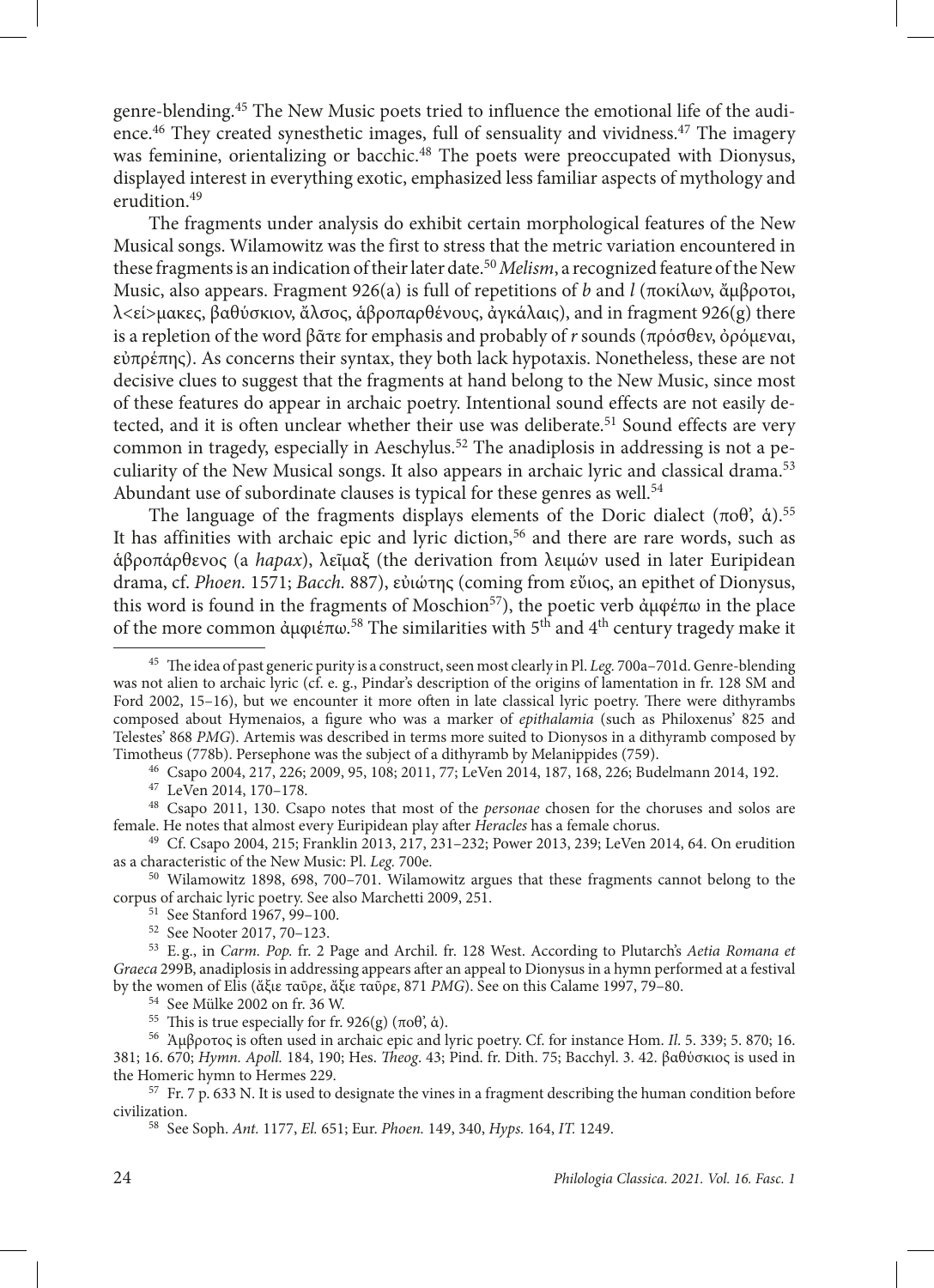possible that the fragments belong to the same context. Nonetheless, there are differences between them and the canonical New Musical songs. They do not contain any of the puns, metaphors, or periphrases encountered in the New Dithyramb. Written, most probably, at the same time as the canonical New Musical songs, they seem more traditional.<sup>59</sup>

### **4.** *Partheneia?*

The genre of the above cited fragments is questionable. Their performative context is not entirely discernable and does not provide definite clues regarding their generic quality. The rest of the fragments preserved on the papyrus are dithyrambic, but we cannot know if all of them came from the same song. Fragment 926(a) seems to be composed for outdoor performance, perhaps in a meadow near a grove. The performers are likely to be the Bacchic chorus of maidens (ἁβροπαρθένους εὐιώτας χορούς), though this is not quite clear since the identity of the speaker remains unknown. The fragment was performed by a circle of bacchantes or created to represent this performance.<sup>60</sup> There is little information regarding the context of fr. 926(g). The chorus of maidens (αἱ, ὀρομέναι, ἁ νεᾶνις) is ordered to take its place to perform a song (ἐς τὸ πρόσθεν ὀρομέναι) and among them a certain young woman seems to be more distinguished than her companions. It is unconceivable, whether the speaker describes a chorus or is its member. No intratextual clues definitely tie this fragment to a Dionysian performative context.

The Dionysian character of the fragments has not gone unnoticed, and the most authoritative hypothesis regarding their genre is that like the rest of the fragments preserved on the same papyrus they belonged to dithyrambs.61 Some suggest that they might be fragments of a satyr-play.62 It has also been assumed that fragment 926(g) belongs to tragedy.63 LeVen notices that the fragments show traits ''characteristically associated with the dithyrambic style,''64 but seem to belong to less public or less showy forms of performance and have a prominent Dionysian tone.<sup>65</sup> She wonders whether they could be fragments of traditional cultic poems; still, no definite answer on this point is provided.<sup>66</sup> Page suggests that fragment 926(g), at least, seems to come from a *partheneion* and not from a dithyramb.<sup>67</sup> Calame tends to agree with this, based on the content of the fragment.<sup>68</sup>

<sup>&</sup>lt;sup>59</sup> Cf. Hordern 2002, 20; Calvié 2014, 35.<br><sup>60</sup> The intratextual indications for the performance of a song can be misleading. Sometimes choruses seem to imitate other performances. Henrichs has coined the term choral projection to describe the tendency of tragic choruses to locate their own dancing in the past or the future, or refer to groups of dancers who are outside the concrete space of the orchestra and who dance in the realm of the dramatic imagination. See Henrichs 1994/95, 6; 1996, 49. On choral mimesis see also Nagy 1990, 42-44; 2013, 227-229.

<sup>&</sup>lt;sup>61</sup> See Grenfell 1898, 14; Wilamowitz 1898; Blass 1899, 35; Pearson 1990, 79; LeVen 2014, 40; 61; Cole 1988; Rossi 1988; Marchetti 2009. In Powell's edition (1970), fr. 926(a) is labeled as a dithyramb and fr. 926(g) as a *partheneion*.

 $62$  See Grenfell 1898, 14; Blass 1899, 35. In the time of the New Music, there was continuity of themes between satyr-plays and dithyrambs (see on this LeVen 2014, 223).

 $63$  See Klimek–Winter 1995, 93, 315–316 and Calvié 2014, 34–35, with bibliography on the hypothesis that fr. 926(g) belongs to Euripides' *Andromeda*. This fragment is part of some of the modern editions of Euripides' *Andromeda* (Bubel 1991 [fr. 4] and Jouan 1998, 188). 64 LeVen 2014, 40.

<sup>&</sup>lt;sup>65</sup> LeVen 2014, 61. Fragment 926(a) includes a reference to the Dionysian cultic cry (εὐιώτας).<br><sup>66</sup> LeVen 2014, 61–62.

<sup>67</sup> Page 1941, 395.

<sup>68</sup> Calame 1997, 43, n. 102.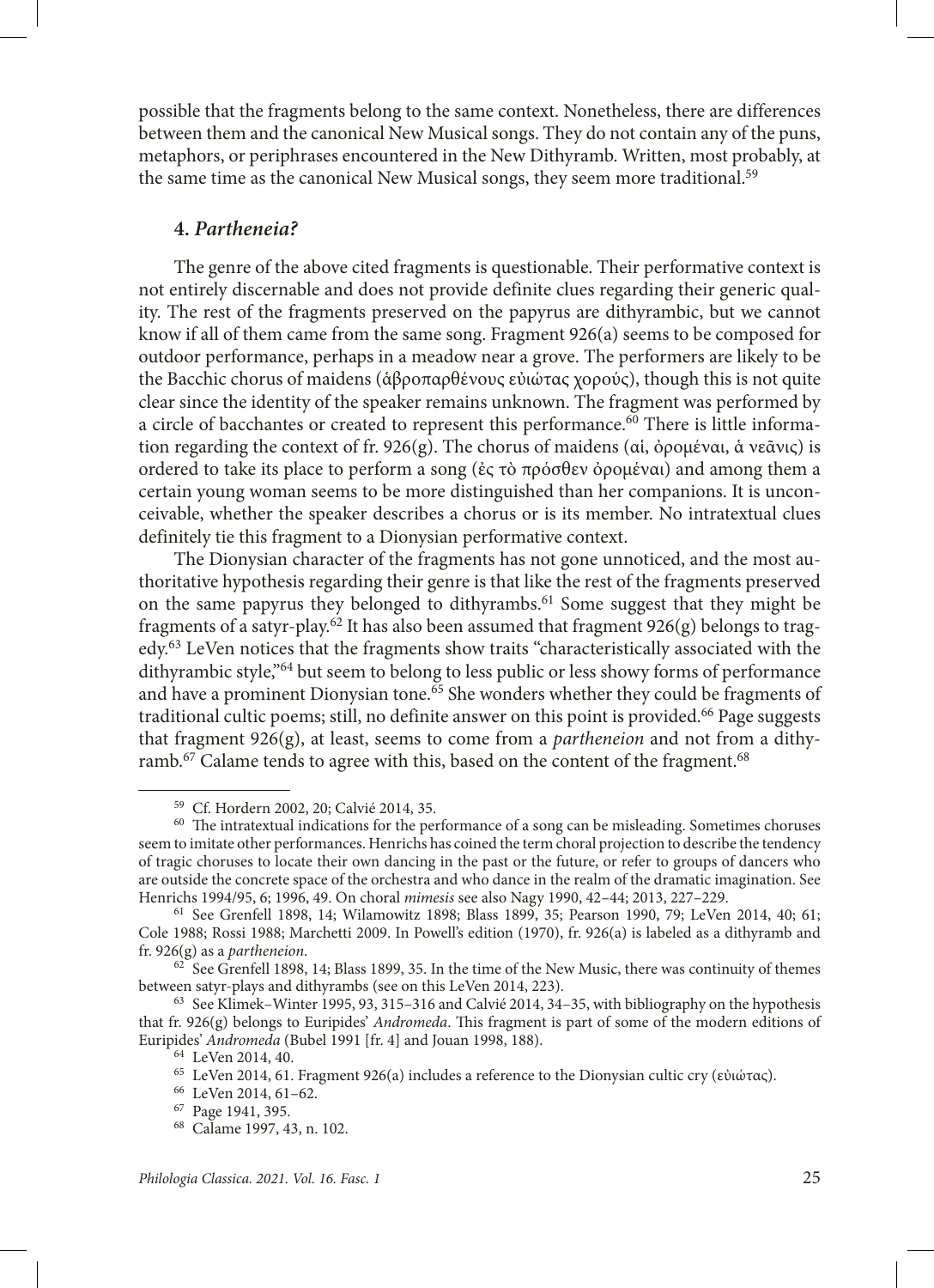Both fragments have a great deal in common with *partheneia*. They were not intended for reading, provided that the author of the treatise has heard them performed. Both seem to be sung by a female chorus. However, their dating excludes the possibility that they belong to archaic *partheneia*. Thus, we are left to suggest that they are, in fact, *partheneia* that were composed during the time of the New Music. It is true that their mention of bacchantes and Dionysus situates them with dithyrambs. Still, it is not impossible for a poem to have generic affiliations with both dithyramb and *partheneia* at the same time due to the very nature of the latter.

*Partheneia* were sung by maiden choruses on religious occasions and marked the transition of their performers from adolescence to adulthood. Alcman, Pindar, and other poets are credited by the ancient tradition to have composed suchlike songs.<sup>69</sup> They were also performed in classical Athens,<sup>70</sup> although not a line survives of these oeuvres. The extant fragments have various and rather heterogeneous characteristics. Conceivably, *partheneia* is not a literary genre in the strict sense.<sup>71</sup>

Their authors, such as Alcman, and their audiences were conscious of composing songs to be performed by maidens on specific occasions. They were likewise aware of the distinctive character of the poems sung by these choruses. What the extant *partheneia* have in common is that they are related to the status of the performers. Hence a *partheneion*, at least until the Hellenistic times onward, could encompass even a dithyramb if performed by a maiden choir.<sup>72</sup> We do encounter references to Dionysus in Alcman's fragments (53, 56 *PMGF*) that may belong to *partheneia*. 73 The performance of a *partheneion* by bacchantes is not impossible. According to D'Alessio, there were Dionysian *partheneia* in classical Sparta.<sup>74</sup> Considering vanishingly scarce evidence for dithyrambs performed by female choirs it is not impossible for a fragment to bear characteristics of a dithyramb and be classified under *partheneia*.

One of the most eminent characteristics of the fragments in question is their selfreferentiality, a well-known mark of *partheneia*: 75 βᾶτε βᾶτε κεῖθεν in 926(g) brings to mind other cases of the choral self-reference encountered in the opening lines of

<sup>69</sup> For ancient evidence on the genre see Hes. *Theog.* 205; Alcm. fr. 13 *PMGF*; Ar. *Av.* 919; Dion. Hal. *Dem.* 39; Suda s.v. παρθενεῖα; Phot. *Bibl.* 319b, 321a. Pindar's fragment 94 SM. probably belongs to this genre.<br><sup>70</sup> See Hamilton 1989; Swift 2010, 186–188; Almazova 2012, 63–70; Budelmann 2015.

<sup>&</sup>lt;sup>71</sup> Songs for the choruses of young women were composed and performed throughout the archaic and classical age. Aristophanes (*Av.* 919) uses the term *partheneion* showing that he is aware of the distinctive character of the poems sung by choruses of young women, without being more precise about the contents of *partheneia*. Nonetheless, it seems that the Alexandrians invented the technical term *partheneion* to classify a choral production that was otherwise difficult to classify. See on this Calame 1997, 88.

<sup>72</sup> According to Calame, *partheneia* encompassed a variety of choral songs. In his study of the performances of women's choruses, he divides the songs the maidens sang into six categories (hymns, paeans, dithyrambs, citharodic *nomoi*, *threnoi* and *epithalamia*). See Calame 1997, 88.

<sup>73</sup> In fr. 53 *PMGF*, a female speaker (perhaps the maiden chorus) is dressed in animal skin. In fr. 56 *PMGF*, we encounter a description of a feast that takes place in the mountains. During this feast, the women are said to have produced cheese from a lion's milk for Hermes. Some of Alcman's *partheneia* might have had similar performative contexts (see on this Calame 1983b, 520–521 and the work of Bravo on female nocturnal dances).

<sup>74</sup> See D'Alessio 2013.

<sup>75</sup> For self-referentiality as a characteristic of the *genre* of *partheneia* see Pavese 1967, 133–134; Lefkowitz 1991, 23; Swift 2010, 175–185. For some of the self-referential moments of extant *partheneia* see, for example, Alcm. fr. 1, 64–76 *PMGF*, 3, 1–10 *PMGF*; Pind. fr. 94b, 6–15 SM.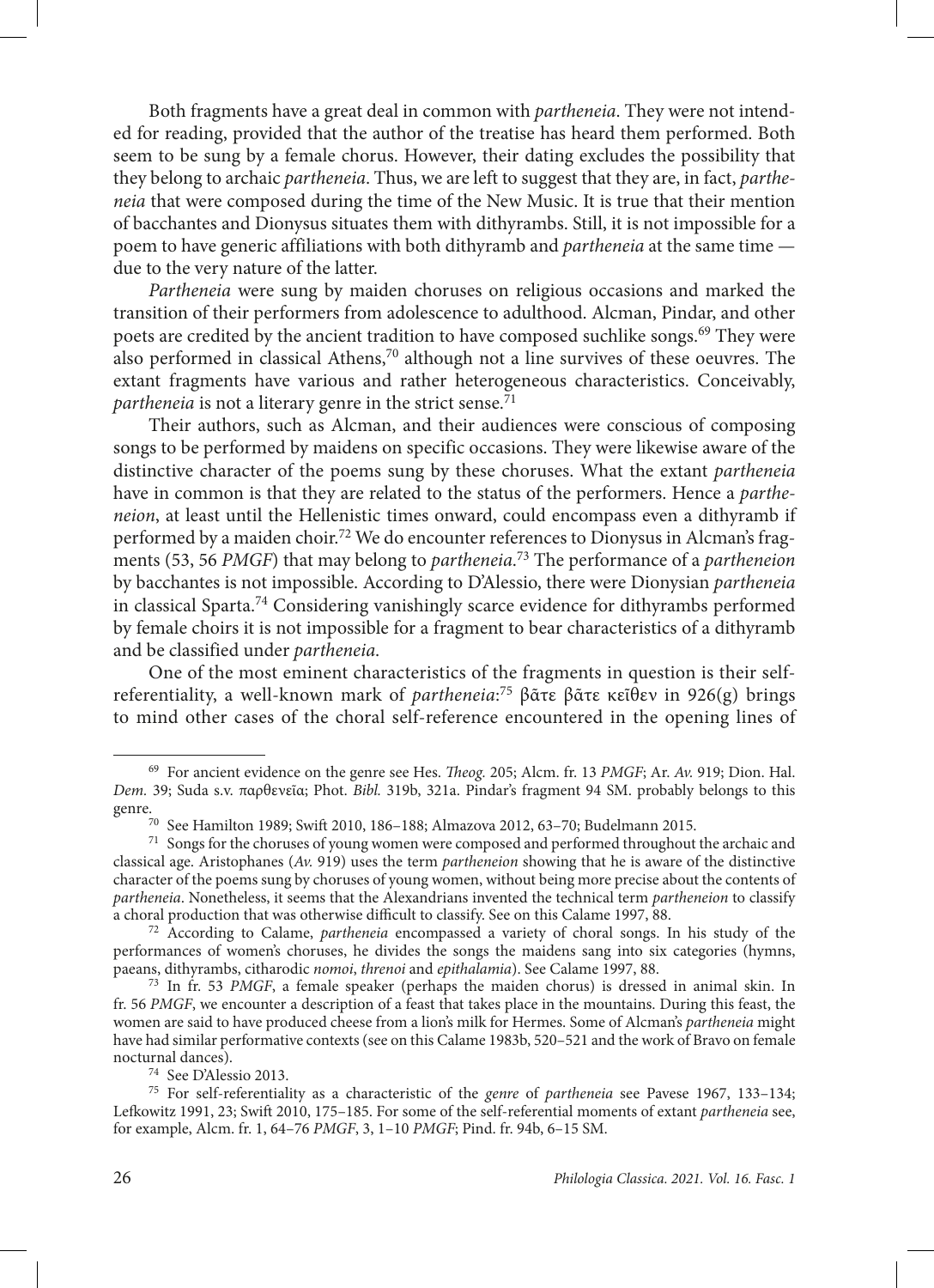*partheneia*. 76 The fragments describe the *hic et nunc* of the performance, as was usual in archaic *partheneia*. 77 In fragment 926(g), the speaker, who is probably a chorus of maidens, describes one girl (probably the chorus-leader) who seems detached from the rest of the maidens and gives them orders to take their positions to perform the song.<sup>78</sup> It is the scenery, not the girls of the chorus, that is in the limelight in fr. 926(a). The performance seems to take place in an idyllic landscape that resembles other idyllic landscapes encountered in fragments of archaic lyric not belonging to *partheneia* but related to female singing activity. Sappho in fr. 2 V invokes Aphrodite to come from her temple in Crete, where there is a nice grove (χάριεν ἄλσος) with apple trees. This place is shadowed by roses (βρόδοισι δὲ παῖς ὁ χῶρος ἐσκίαστ'). Aphrodite's temple is located in a full-blossomed meadow (ἐν δὲ λείμων ἰππόβοτος τέθαλεν ἠρίνοισιν ἄνθεσιν). The speaker uses the same marker for the invocation of a god (ἔνθα δὴ).<sup>79</sup> The sensual tone is also the same.<sup>80</sup> In Ibycus 286 *PMG*, there is a description of an "unravished garden" of maidens" (παρθένων κῆπος ἀκήρατος), where vine buds are growing under shadowy branches.81 Full-blossomed meadows, where maidens'Bacchic dances take place, also appear in Alcman's fr. 56 PMGF which is tied to a Dionysian context. In fr. 56 we encounter the description of a feast that occurs in a secluded place in the mountains. Fr. 926(a) might come from the beginning of a poem in which the landscape is amply described before a god is invoked — as in Sappho's 2 V. The mention of immortal meadows seems more than natural in a cultic song by girls who may be speaking of maenads or even imitating them.82 They come together to participate in a choral performance. There is no mentioning of the deity they are going to honor.<sup>83</sup> Nonetheless, both fragments  $916(a)$  and  $(g)$  might belong to a cultic context, either real or imaginary. The phenomenon of choral projection, as it is observed in archaic *partheneia*, seems to occur, at least, in  $926(g)$ , if not in  $926(a)$  also. The members of the chorus refer to their present or

<sup>76</sup> See for example: Alcm. 3, 1–10 *PMGF* and Pind. 94b, 1–15 S–M.

<sup>77</sup> The maidens in archaic *partheneia* refer to the ritual objects they carry during the ceremony (e. g., ΦΑΡΟΣ in Alcman's fr. 1 *PMGF* and an unknown silver object that maybe was an offer to the gods in fr. 3, 77). They mention the musical instruments used in the performance of the song (*cithara* in Alcman's fr. 38; μάγαδις in fr. 101; aulos in fr. 126). The maiden chorus also describes the place (possibly in lines 8 and 73 of Alcman's fr. 3 ἀγῶν' and κατὰ στρατὸν refer to the place of performance) and the time (e. g., in fr. 1 and 89) of the choral performance.

<sup>78</sup> For the eminent position of the chorus-leader in Alcman's *partheneia* see for example fr. 1, 44–59, 77, 96–98 *PMGF*. In Pindar's *partheneia* the chorus-leader is also the object of praise fr. 94b, 10–11, 66–

<sup>&</sup>lt;sup>79</sup> Dickmann–Boedeker 1974, 85; Stehle 1977, 98 n. 25.

<sup>80</sup> Stehle 1977, 98, n. 25; McIntosh–Snyder 1991, 7–8.

<sup>81</sup> This fragment has a lot in common with Sappho's poetry. See Bowra 1961, 244; Stehle 1977, 98, n. 35, with more bibliography. In Ibycus, nevertheless, there is no invocation of a god. The poet contrasts his desire and inner turmoil with the tranquility of nature. Mace 1996, 237, n. 24 has also noticed the similarities between fragment 926(a) and Ibycus' 286 *PMG*.

<sup>82</sup> Diodorus Siculus described the worship of Dionysus in a similar setting. Choruses of maidens carry the *thyrsus*, feel the inspiration of the god and cry "Euai" while worshipping Dionysus (see Diodorus Siculus 4, 3, 3). Chryssoulaki provides an overview of the various Dionysiac festivals and rituals in which women participated. See Chryssoulaki 2008, 267–275.

<sup>83</sup> Grenfell and Hunt suggested that νεᾶνις could have been used to describe the epiphany of Dionysus (Grenfell 1898, 20). This seems unlikely, not only due to the female article, but because this was not a very usual cultic epithet of Dionysus.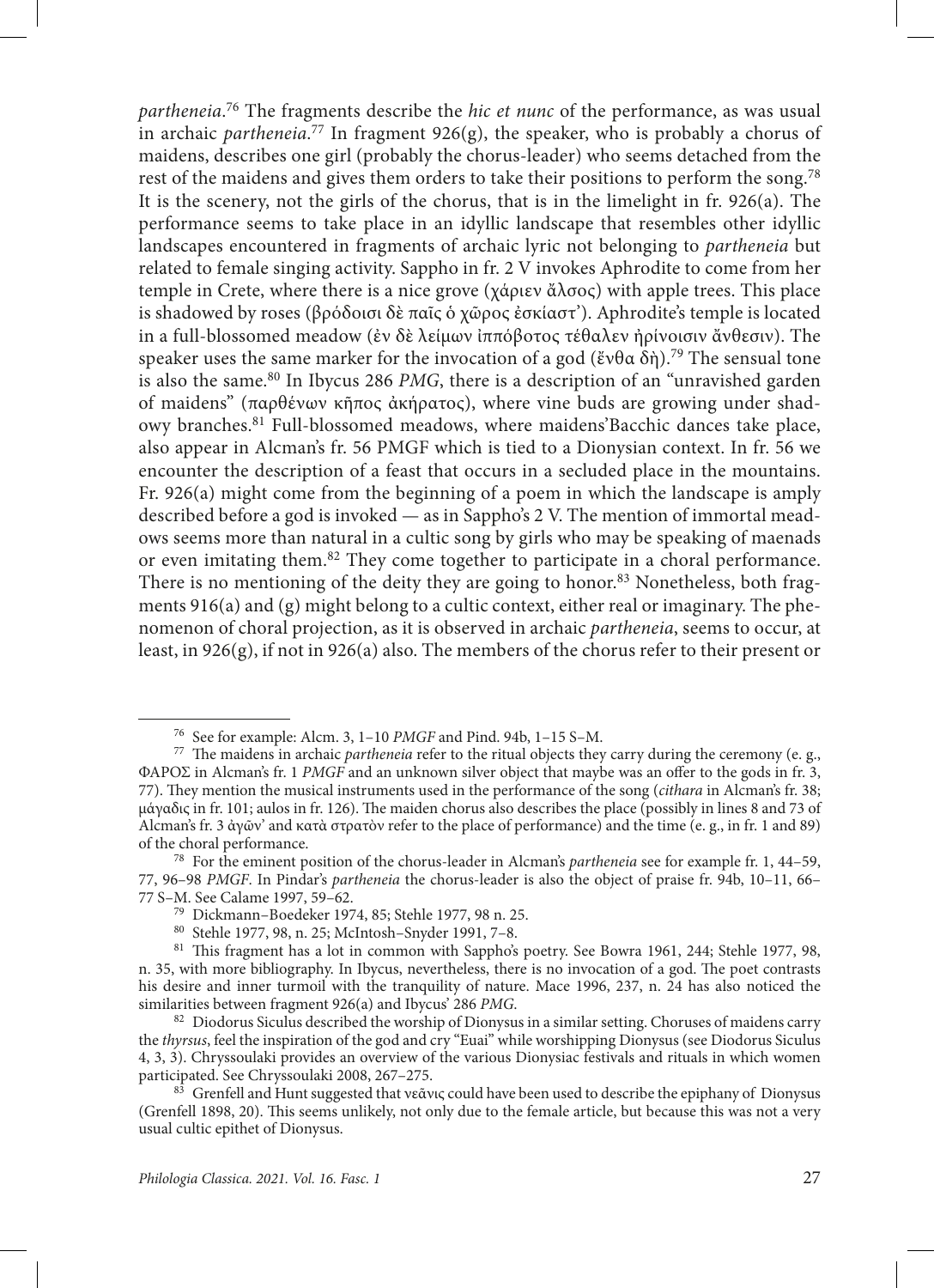future activity, i. e., performing a song.84 The *deixis* enhances the self-referentiality and, as a result, the vividness of a poem.85

### **5. ''Reactionary'' Songs?**

The fragments 916(a) and (g) can be considered late classical *partheneia*. Composed, as it seems, for female choruses, they are tied to the time of the New Music by a number of morphological features. The excerpt from the metrical treatise in which they are contained, must be of the same date. They have generic affiliations with dithyrambs and their diction seems to bear similarities to the language of drama. As Csapo has suggested, late classical cultic songs were influenced by drama.<sup>86</sup> Supposedly, the songs from which these fragments come, have been composed with regard to cultic practices. This becomes more evident if we situate them with the rest of the fragments collected under 926 *PMG*. Less probable is that they imitate such songs within an unspecified dramatic context. Their differences from New Musical songs suggest that they belong to a different poetic school from that described by ancient literary criticism.

New Music was hardly considered revolutionary or radical beginning from the 4th century BC.87 Its texts turned to be canonical, and their "programmatic principles" became the norm. Aristoxenus<sup>88</sup> is the only source of a list of musicians and composers of the fourth century who worked outside the tradition of the New Music preserving the "classical" style (ἀρχαῖος τρόπος) that he approved: Pancrates, Andreas of Corinth, Tyrtaeus of Mantinea, and Thrasylus of Phlius are praised for the archaic simplicity of the "classical" poets. Power notes that Aristoxenus' passage seems to indicate the existence of a dedicated school or movement of reactionary poets who emulated archaic lyric poetry.<sup>89</sup> The dating of fragments  $926(a)$  and  $926(g)$ , which makes them contemporary with New Music, their discrepancy with "canonical" New Musical texts on the one hand, and their affinities with archaic epic and lyric poetry (especially with Alcman's *partheneia*) on the other allow us to assume that these fragments may give us a glimpse of an alternative poetic production composed alongside the New Music. They looked backward to the archaic and early classical tradition of *partheneia*, and their existence is, I think, an indication that, during the time of the New Music, there was a poetic tradition upheld by "reactionary" poets.

<sup>84</sup> Some of the examples of choral projection used in archaic *partheneia* are the following: Alcm. 3, 1–10 *PMGF*; Pind. 94b SM, 1–15.

<sup>85</sup> Alcmanian *partheneia* (and to a certain degree Pindaric *partheneia*) were constructed to draw the attention of the audience to the ceremony and the maidens. Some of the markers of *deixis* encountered in these fragments are the following: ἰδῆν ποτεοικότας, ἔνθα δὴ, κεῖθεν, ὀρόμεναι, τις ποθ' ἁ νεᾶνις. *Deixis* as a mode to capture the attention of the audience, was frequently used by Alcman (e. g., 1, 50: ἦ οὐχ ὁρῆις): Peponi 2004, 295–316. *Partheneia* appeal especially to the sense of sight and they are rich in feminine imagery.

<sup>86</sup> See Csapo 2004, 208.

<sup>87</sup> See Power 2012, 129–130; LeVen 2014, 50–51. The stance of an aristocrat in Xenophon's *Memorabilia*  who equates Melanippides to Homer, Sophocles, Polycleitus, and Zeuxis in their respective art and genre is indicative (see Xen. *Mem.* 1. 4. 3).

<sup>88</sup> See [Plut.] *De Mus.* 1137e–1138c.

<sup>&</sup>lt;sup>89</sup> Power calls them the "Neoclassicists" (see Power 2012, 142). These poets opposed themselves to the mainstream. According to him, they were also those who tried their strength in the style of the New Dithyramb and archaic lyric poetry.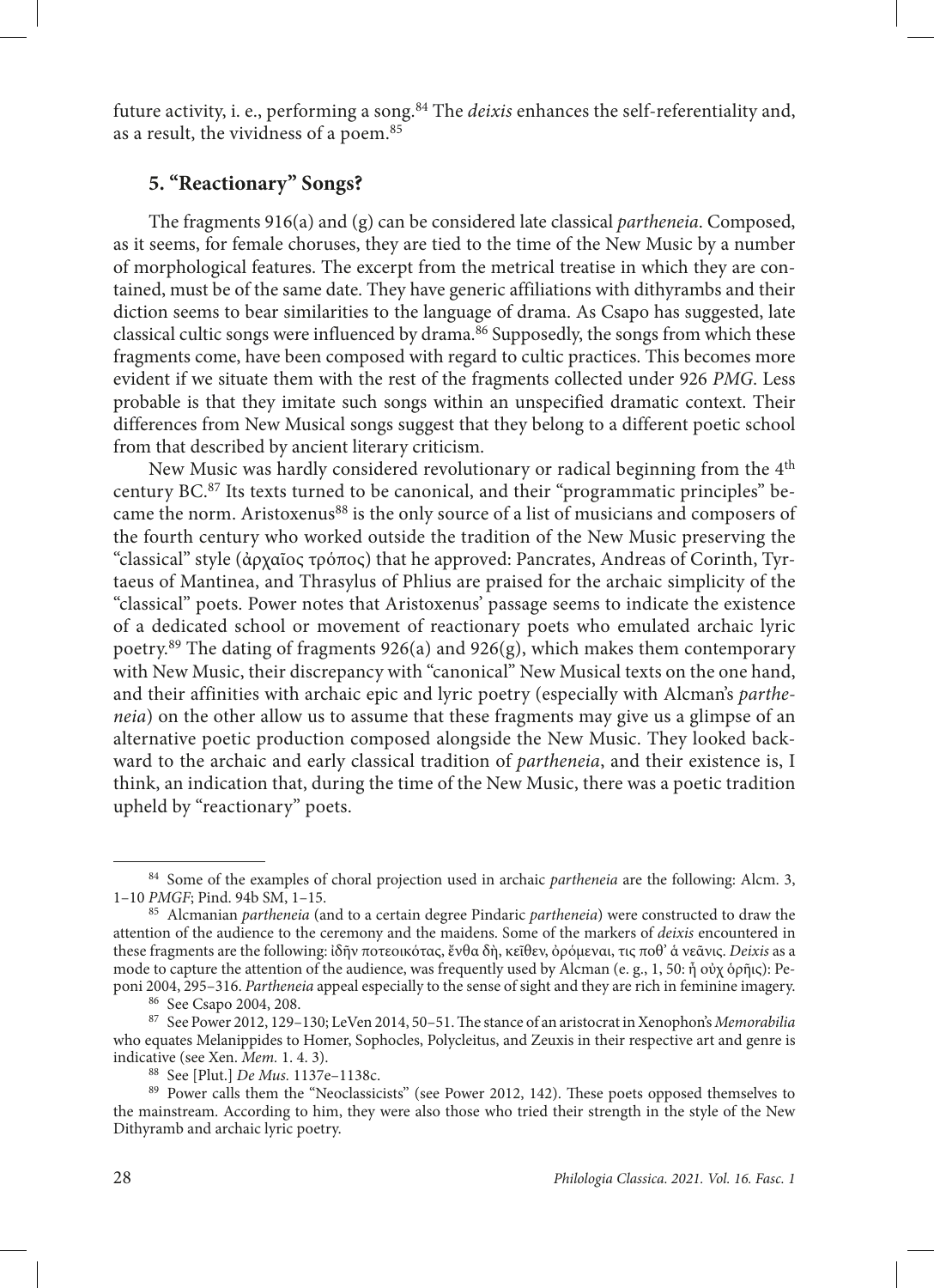#### **References**

- Acosta–Hughes B. The Prefigured Muse, Rethinking a Few Assumptions on Hellenistic Poetics, in: J.J.Clauss, M.Cuypers (eds). *A Companion to Hellenistic Literature*, Oxford, Oxford University Press, 2010, 81–91.
- Almazova N.A. Lyre on the Ground. *Hyperboreus* 2012, 16 (1), 54–74.
- Blass F.W. Neuestes aus Oxyrhynchos (Aristoxenos, Alkman (?), Sappho). *Neue Jahrbücher für das Klassische Altertum, Geschichte und Deutsche Literatur* 1899, 2 (3), 30–49.
- Bowra C.M. *Greek Lyric Poetry from Alcman to Simonides*. Oxford, Clarendon Press, 1961.
- Bravo B. *Pannychis e Simposio: Feste Private Notturne di Donne e Uomini nei Testi Letterari e nel Culto, con uno Studio Iconografico di Françoise Frontisi–Ducroux*. Pisa — Roma, Istituti Editoriali e Poligrafici Internazionali, 1997.
- Bubel F. (ed., comm.). *Euripides. Andromeda*, Stuttgart, Steiner, 1991.
- Budelman F., LeVen P. A. Timotheus' Poetics of Blending: A Cognitive Approach to the Language of the New Music. *CPh* 2014, 109 (3), 191–210.
- Budelmann F., Power T. Another Look at Female Choruses in Classical Athens. *Cl. Ant.* 2015, 34 (2), 252–295.
- Calame C. *Les Choeurs de Jeunes Filles II*: *Alcman*. Roma, Edizioni dell'Ateneo e Bizzarri, 1983a.
- Calame C. (ed., comm.). *Alcman*, *Texte Critique*, *Témoignages*, *Traduction et Commentaire*. Roma, Edizioni dell'Ateneo, 1983b.
- Calame C. *Choruses of Young Women in Ancient Greece: their Morphology, Religious Role, and Social Functions*. Lanham, MD — New York — London, Rowman and Littlefield Publishers, 1997.
- Calvié L. Le Fragment Rythmique du P.Oxy. 9+2687 Attribué à Aristoxène de Tarente. *Revue de Philologie* 2014, 88 (1), 7–54.
- Campbell D. A. (ed., comm.). *Greek Lyric, Volume V: The New School of Poetry and Anonymous Songs and Hymns*. Cambridge, MA — London, Harvard University Press, 1993.
- Chryssoulaki S. The Participation of Women in the Worship and Festivals of Dionysos, in: N.Kaltsas, A. Shapiro (eds) *Worshiping Women. Ritual and Reality in Classical Athens*. Athens — New York, 2008, Alexander S.Onassis, 267–275.
- Cole T. *Epiploke: Rhythmical Continuity and Poetic Structure in Greek Lyric*. Cambridge, MA, Harvard University Press, 1988.
- Csapo E. Later Euripidean Music. *ICS* 1999–2000, 24–25, 399–426.
- Csapo E. The Dolphins of Dionysus, in: E.Csapo, M.Miller (eds) *Poetry, Theory, Praxis: The Social Life of Myth, Word and Image in Ancient Greece. Essays in Honor of William J. Slater*. Oxford, Oxbow, 2003, 68–98.
- Csapo E. The Politics of the New Music, in: P.Murray, P.Wilson (eds) *Music and the Muses: The Culture of Mousike in the Classical Athenian City*. Oxford, Oxford University Press, 2004, 207–248.
- Csapo E. New Music's Gallery of Images: the ''Dithyrambic'' First Stasimon of Euripides' Electra, in: J.R.C.Cousland, J.R.Hume (eds) *The Play of Texts and Fragments: Essays in Honour of Martin Cropp*. Leiden, Brill, 2009, 91–109.
- Csapo E. The Economics, Poetics, Politics, Metaphysics, and Ethics of the ''New Music'', in: D.Yatromanolakis (ed.) *Music and Cultural Politics in Greek and Chinese Societies: Volume 1: Greek Antiquity*. Cambridge, MA, Harvard University Press, 2011, 65–135.
- Dale A.M. *The Lyric Metres of Greek Drama*. Cambridge, Cambridge University Press, 1948.
- D'Alessio G.B. The Name of the Dithyramb: Diachronic and Diatopic Variations, in: B.Kowalzig, P.Wilson (eds) *Dithyramb in Context*. Oxford, Oxford University Press, 2013, 113–132.
- D'Angour A. The New Music: So What's New, in: S.Goldhill, R.Osborne (eds) *Rethinking Revolution through Ancient Greece*. Cambridge, Cambridge University Press, 2006, 264–283.
- Denniston J.D. Lyric Iambics in Greek Drama, in: *Greek Poetry and Life, Essays Presented to Gilbert Murray*. Oxford, Clarendon Press, 1936, 121–144.
- Dickmann-Boedeker D. *Aphrodite's Entry into Greek Poetry*. Leiden, Brill, 1974.
- Dover K.J. *Ancient Greek Literature*. Oxford, Oxford University Press 1997.
- Fearn D. Lyric Reception and Sophistic Literality in Timotheus' *Persae*, in: B.G.F.Currie, I.Rutherford (eds) *The Reception of Greek Lyric Poetry 600 BC–400 AD: Transmission, Canonization, and Paratext. Proceedings of the Network for the Study of Archaic and Classical Greek Song*. Leiden, Brill, 2015, 1–39.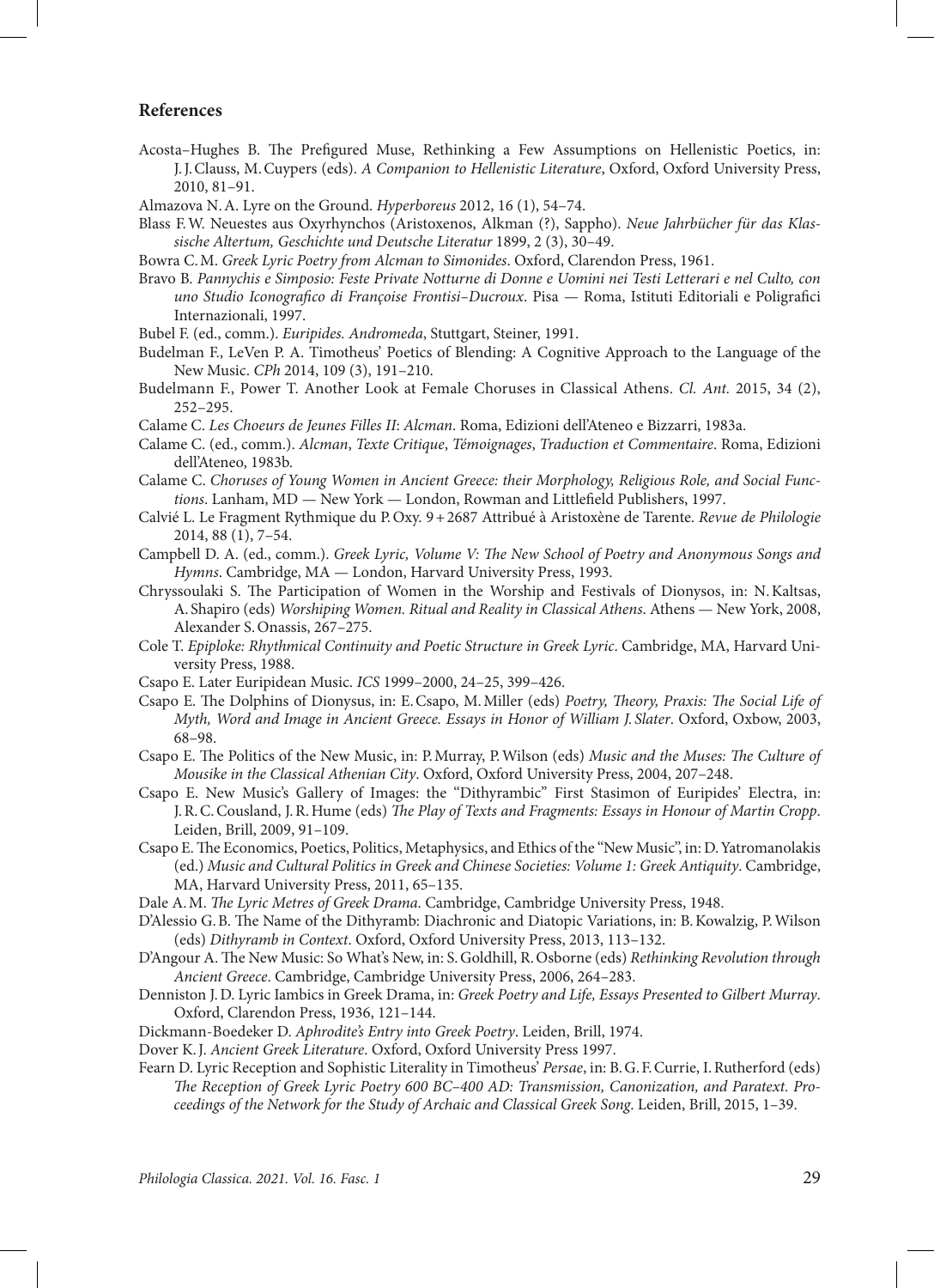- Ford A. *The Origins of Criticism: Literary Culture and Poetic Theory in Classical Greece*. Princeton, Princeton University Press, 2002.
- Ford A. The Poetics of Dithyramb, in: P.Wilson, B.Kowalzig (eds) *Dithyramb in Context*. Oxford, Oxford University Press, 2013, 313–331.
- Franklin J.C. Song–benders of Circular Choruses. Dithyramb and the Demise of Music, in: P.Wilson, B.Kowalzig (eds) *Dithyramb in Context*. Oxford, Oxford University Press, 2013, 213–236.
- Gentili B., Lomiento L. Problemi di Ritmica Greca, in: B.Gentili, F.Perusino (eds) *Mousike. Metrica, Ritmica e Musica Greca in Memoria di Giovanni Comotti*. Pisa — Roma, Istituti Editoriali e Poligrafici Internationali, 1995, 61–76.
- Grenfell B., Hunt A. *The Oxyrhynchus Papyri I.* London, Egypt Exploration Society, 1898.
- Jouan F., Van Looy H. (ed., comm.). *Euripide, Tragédies. Tome viii*. Paris, CUF, 1998.
- Hamilton R. Alcman and the Athenian *Arkteia*. *Hesperia* 1989, 58 (4), 449–472.
- Henrichs A. ''Why should I Dance?'': Choral Self-Referentiality in Greek Tragedy. *Arion* 1994–1995, 3 (1), 56–111.
- Henrichs A. Dancing in Athens, Dancing on Delos: Some Patterns of Choral Projection in Euripides. *Philologus* 1996, 140, 48–62.
- Hordern J.H. (ed., comm.). *The Fragments of Timotheus of Miletus*. Oxford, Oxford University Press 2002.
- Irigoin J. Euripide Poète et Musicien selon Denys d'Halicarnasse. *Pallas* 2006, 72, 219–227.
- Klimek–Winter R. *Andromedatragödien. Sophokles, Euripides, Livius Andronikos, Ennius, Accius. Text, Einleitung und Kommentar*. Stuttgart, B.G.Teubner, 1993.
- Koster W.J. Quelques Remarques sur l'Etude Rhythmique [de l'Ecole d'Aristoxene]: Ox. Pap. 2687. *REG* 1972, 85, 47–56.
- Lefkowitz M.R. *First*–*Person Fictions, Pindar's Poetic I.*Oxford, Oxford University Press, 1991.
- LeVen P.A. New Music and its Myths: Athenaeus' Reading of the Aulos Revolution 'Deipnosophistae 14.616e–617f '. *JHS* 2010, 130, 35–47.
- LeVen P.A. *The Many-Headed Muse: Tradition and Innovation in Late Classical Greek Lyric Poetry*. Cambridge — New York, Cambridge University Press, 2014.
- Mace S. Utopian and Erotic Fusion in a New Elegy by Simonides (22 West). *ZPE* 1996, 113, 233–247.
- Marchetti C.C. *Aristoxenus' Elements of Rhythm: Text, Translation, and Commentary with a Translation and Commentary on POXY 2687*. New Jersey, Diss. Rutgers, 2009.
- Martin R. The Pipes Are Brawling: Conceptualizing Musical Performance in Athens, in: C.Dougherty, L.Kurke (eds) *The Cultures within Ancient Greek Culture: Contact, Conflict, Collaboration*. Cambridge, Cambridge University Press, 2003, 153–180.
- Mathiesen T.J. *Apollo's Lyre: Greek Music and Music Theory in Antiquity and the Middle Ages*. Nebraska, University of Nebraska Press, 1999.
- McIntosh–Snyder J. Public Occasion and Private Passion in the Lyrics of Sappho, in: S.B.Pomeroy (ed.) *Women's History and Ancient History*. Chapel Hill, London, UNC Press Books, 1991, 1–19.
- Mülke C. *Solons Politische Elegien und Iamben (Fr. 1–13; 32–37 West). Einleitung, Text, Übersetzung, Kommentar*. München — Leipzig, K.G. Saur, 2002.
- Nagy G. *Pindar's Homer: The Lyric Possession of an Epic Past*. Baltimore London, Johns Hopkins University Press, 1990.
- Nagy G. The Delian Maidens and their Relevance to Choral Mimesis in Classical Drama, in: R.Gagné, M.G.Hopman (eds) *Choral Mediations in Greek Tragedy*. Cambridge, Cambridge University Press, 2013, 227–256.
- Neer T., Kurke L. Pindar Fr. 75 SM and the Politics of Athenian Space. *GRBS* 2014, 54, 527–579.
- Nooter S. *The Mortal Voice in the Tragedies of Aeschylus*, Cambridge, Cambridge University Press, 2017.
- Page D.L. (ed., comm.). *Select Papyri III.*London Cambridge, MA, Loeb Classical Library, 1941.
- Page D.L. (ed., comm.). *Poetae Melici Graeci*. Oxford, Oxbow Books, 1962.
- Pearson L. (ed., comm.). *Aristoxenus Elementa Rhythmica: The Fragments of Book II and the Additional Evidence for Aristoxenean Rhythmic Theory*. Oxford, Clarendon Press, 1990.
- Pavese C.O. Alcmane, il Partenio del Louvre. *QUCC*, 1967, 4, 113–133.
- Peponi A.E.Initiating the Viewer: Deixis and Visual Perception in Alcman's Lyric Drama. *Arethusa* 2004, 37, 295–316.
- Powell J.U. (ed., comm.). *Collectanea Alexandrina, Reliquae Minoris Poetarum Graecorum Aetatis Ptolemaice 323–146 A.C.* Oxford, Clarendon Press, 1970.
- Power T. *The Culture of Kitharôidia*. Washington, Center for Hellenic Studies, 2010.